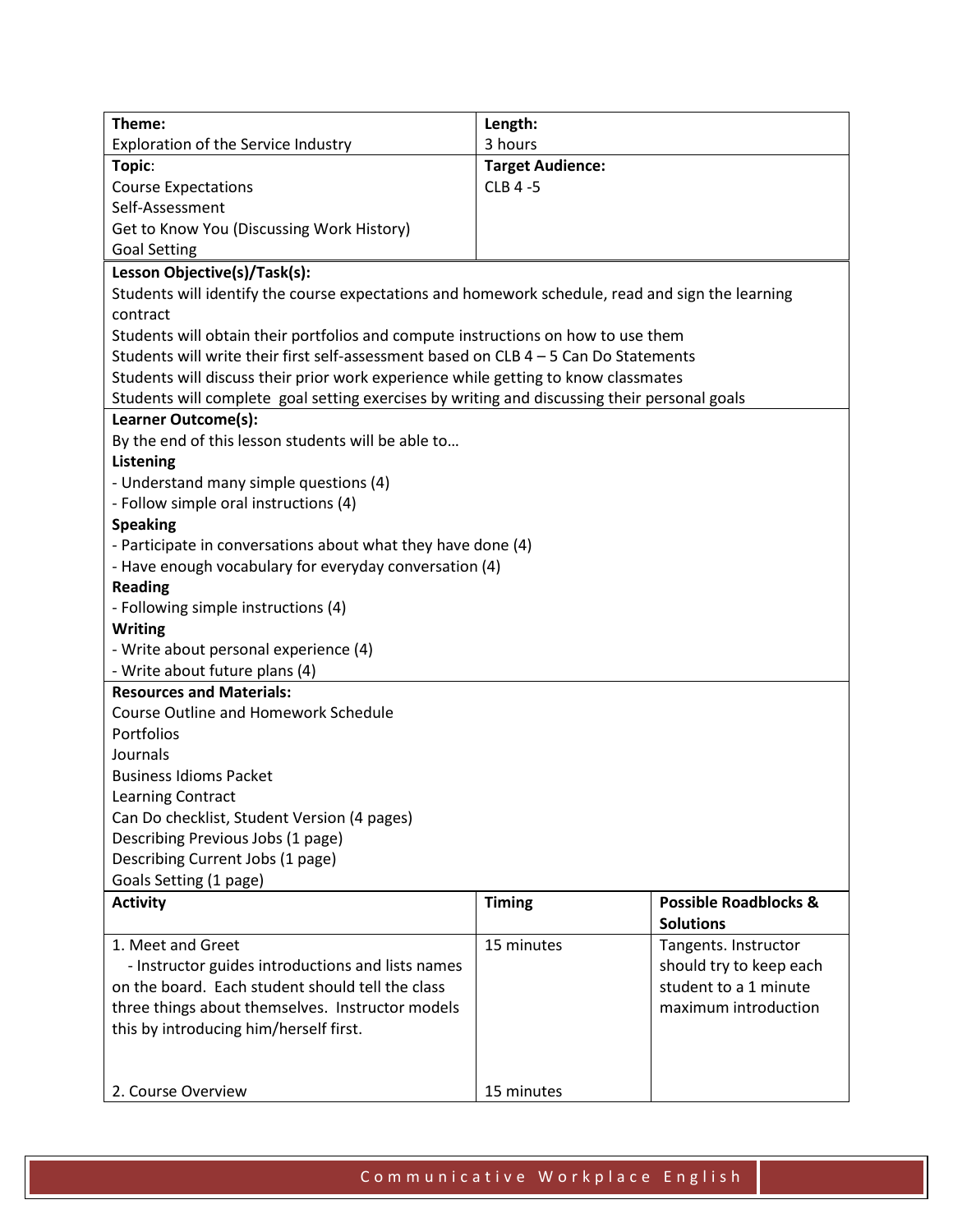| - Instructor gives an overview of course content,<br>objectives, and expectations.<br>Distribute course/homework schedule, business<br>idioms packet, portfolios and journals                                                                                                                                                                                                                                                                                                                                                                                                                                                                                                                                                                                                                                                                                                                                                                                                             |                             |                                                                                                                                                               |
|-------------------------------------------------------------------------------------------------------------------------------------------------------------------------------------------------------------------------------------------------------------------------------------------------------------------------------------------------------------------------------------------------------------------------------------------------------------------------------------------------------------------------------------------------------------------------------------------------------------------------------------------------------------------------------------------------------------------------------------------------------------------------------------------------------------------------------------------------------------------------------------------------------------------------------------------------------------------------------------------|-----------------------------|---------------------------------------------------------------------------------------------------------------------------------------------------------------|
| 3. Learning Contract<br>- Instructor facilitates reading of contract<br>(having students read through it as a class, aloud)                                                                                                                                                                                                                                                                                                                                                                                                                                                                                                                                                                                                                                                                                                                                                                                                                                                               | 15 minutes                  | Resistance to sign.<br>Instructor can offer to<br>remain after class to<br>discuss issues.                                                                    |
| 4. Self-Assessments<br>- Instructor explains what the CLBs are and how<br>they will be used and evaluated in this class.<br>Students complete self-assessments using the Can<br>Do Checklist 4 - 5 packet (4 pages).<br>- Students are encouraged to answer honestly,<br>not to use dictionaries/translators and to ask<br>instructor for assistance if struggling to understand<br>any particular portion.<br>- Instructor should collect Self-Assessments at<br>break and note the results.<br>- After break, students should place their Self-<br>Assessments in their portfolios to be kept until the<br>end of the course.                                                                                                                                                                                                                                                                                                                                                           | 1 hour<br>Break: 15 minutes | Limited comprehension<br>of checklist. Instructor<br>should walk around and<br>monitor progress,<br>offering assistance as<br>needed.                         |
| 5. Describing Previous and Current Work<br>Experience<br>- Students will be organized into small groups<br>and given the "Describing Previous Jobs" and<br>"Describing Current Jobs" handouts<br>- Instructor will briefly model how to talk about<br>prior jobs by telling a bit of his/her own work<br>history and current employment status, then have<br>students do so themselves, using the handouts as<br>guidelines<br>- Students will read the papers together for<br>guidance and then freely tell each other about<br>their prior careers and work experiences, as well<br>as their current employment status. Focus:<br>fluency over accuracy. Students will interview up<br>to four classmates in total for each handout.<br>- Instructor will do a brief take-up with students<br>and then inquire about their satisfaction level with<br>their current employment status (and English<br>skills/life in Canada). Instructor will transition into<br>Goal Setting exercise. | 30 minutes                  | Students over-focusing<br>on accuracy. Instructor<br>should inform students to<br>focus on fluency today,<br>but offer correction if<br>student looks for it. |

Communicative Workplace English